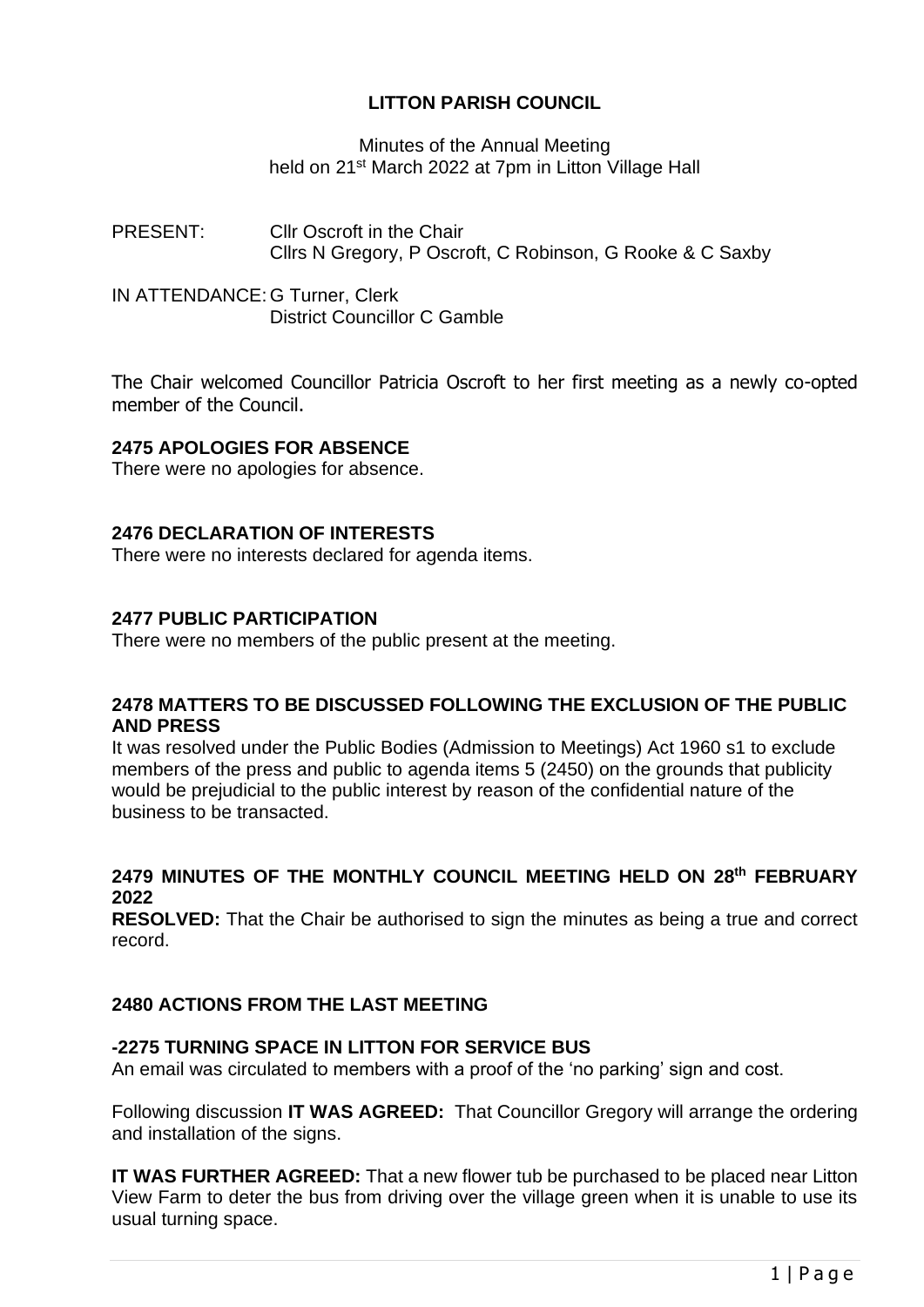## **-2420 WAR MEMORIAL**

An email was circulated to members from the current owner of Cressbrook War Memorial.

**IT WAS RESOLVED:** To ask Cressbrook Community Group if they would be willing to take on ownership of the War Memorial.

#### **-2467 TREE PLANTING TO COMMEMORATE THE QUEEN'S PLATINUM JUBILEE**

Councillors Gregory and Rooke stated that they had planted a Horse Chestnut tree on the Village Green opposite the Hall Lane junction in commemoration of the Queen's Platinum Jubilee.

#### **-2468 TREE MAINTENANCE**

Councillor Gregory reported that he is still awaiting a date from the tree surgeons about removing the leaning sycamore tree and grinding out the stumps remaining from 3 trees recently removed by the handy person.

**IT WAS ALSO RESOLVED:** To ask the handy person to replace the 3 damaged tubs on Litton village Green at a cost of £85 each plus £20 delivery.

#### **2481 MONTHLY POLICE REPORT**

PCSO Anthony Boswell reported that no incidents had been reported in the parish in the last month.

Residents are reminded that it is important to report all instances of theft and attempted theft to the police.

#### **2482 COUNCILLOR RESIGNATION/CO-OPTED COUNCILLOR**

The Chair informed the meeting that due to increased work commitments Councillor Mason-Marper had tendered her resignation as Councillor.

The Council expressed its thanks to Councillor Mason-Marper for her valuable contribution during her time with the Council, especially in respect of her tireless fundraising in aid of the playground.

The Clerk stated that a Notice of Vacancy had been displayed and that the period by which a valid request in writing by electors for an election had passed. The Parish Council are therefore waiting for confirmation from DDDC that it can go ahead and co-opt a Councillor.

#### **2483 WI OFFER TO FUND A TREE IN COMMEMORATION OF THE QUEEN'S PLATINUM JUBILEE**

The Chair informed members that the WI would like to fund a tree on the Village Green in commemoration of the Queen's Platinum Jubilee.

**IT WAS RESOLVED:** That Councillors would prefer a fruit tree to replace the Cherry tree that had recently been cut down near the playground.

**IT WAS FURTHER RESOLVED:** That Councillor Gregory will decide on the best varieties for the location and then offer the WI the final choice of tree to be planted.

## **2484 DERYSHIRE DALES DISTRICT COUNCIL QUEEN'S JUBILEE FUND**

District Councillor Gamble highlighted that £500 funding was available from DDDC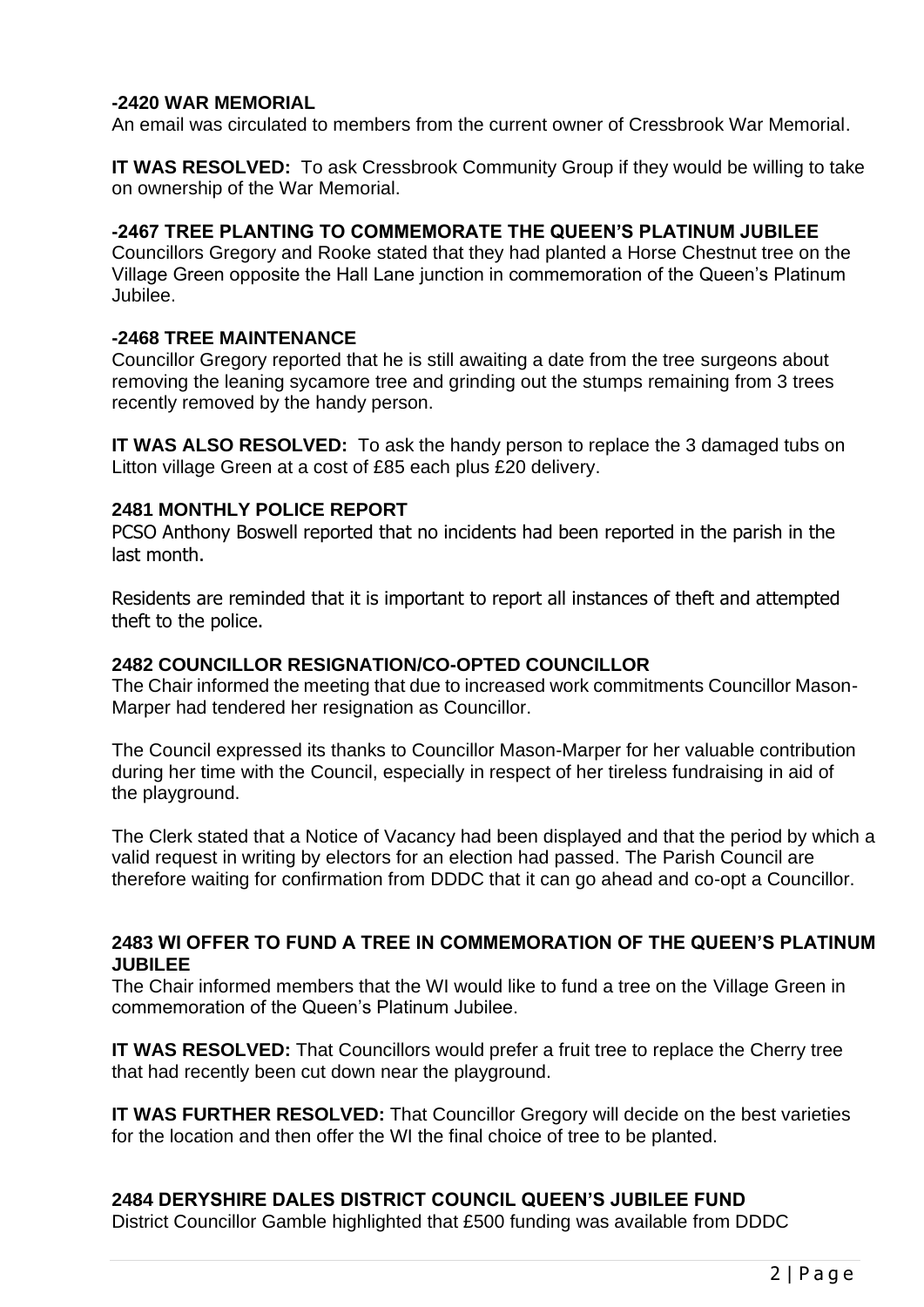towards the costs of organised parish events to celebrate the Queen's Platinum Jubilee.

**IT WAS RESOLVED:** To apply for the total amount available funds as Litton had a number of events planned and also to ask Cressbrook and Litton Mill if they had any community events planned in their villages.

### **2485 DCC AND POLICE AND CRIME COMMISSIONER TEAM UP TO BRING NEW COUNTRYWIDE TRIAL OF SPEED INDICATOR DEVICES**

An email from District Councillor Gamble was circulated to members relating to the trial of a new initiative to promote the use of Speed Indicator Devices on Derbyshire's roads, by make vehicle-activated signs more accessible to Parishes and Community Groups.

**IT WAS RESOLVED:** To email County Councillor Alasdair Sutton to express an interest in the scheme.

## **2486 ANNUAL TABLE RENTS REVIEW**

It was noted that, per the budget, the annual table rents renewable on  $1<sup>st</sup>$  April will be £65 per table for 2022/23.

## **2487 PLANNING APPLICATIONS**

No planning applications were received during the month.

## **2488 DERBYSHIRE ASSOCIATION OF LOCAL COUNCIL SUBSCRIPTION 2022/23**

The costs of both the standard subscription and enhanced subscription, which includes some training, were circulated to members.

**IT WAS RESOLVED:** That the standard subscription for the year 2022/23 will be sufficient for the Council's needs

#### **2489 FINANCE**

.

(i) Accounts for payment

The Clerk submitted a schedule of payments, via email, in the sum of £1,001.73 for approval.

**IT WAS RESOLVED:** That the schedule of payments be signed and the accounts to which they relate be paid.

It was noted that the current account balance as at 21<sup>st</sup> March 2022 was £6,985.66 and the reserve account balance was £10,245.69.

#### (ii) Instruction of Internal Auditor

**IT WAS AGREED:** To instruct Joanne Taylor again this year to undertake the internal audit of the Council's 2021/22 Accounts.

#### (iii) NJC Pay Award 2021/22

It was noted that the National Joint Council for Local Government had agreed the pay award for 2021/2. This equated to a pay rise of 24p per hour for the Clerk, backdated to 1 st April 2021.